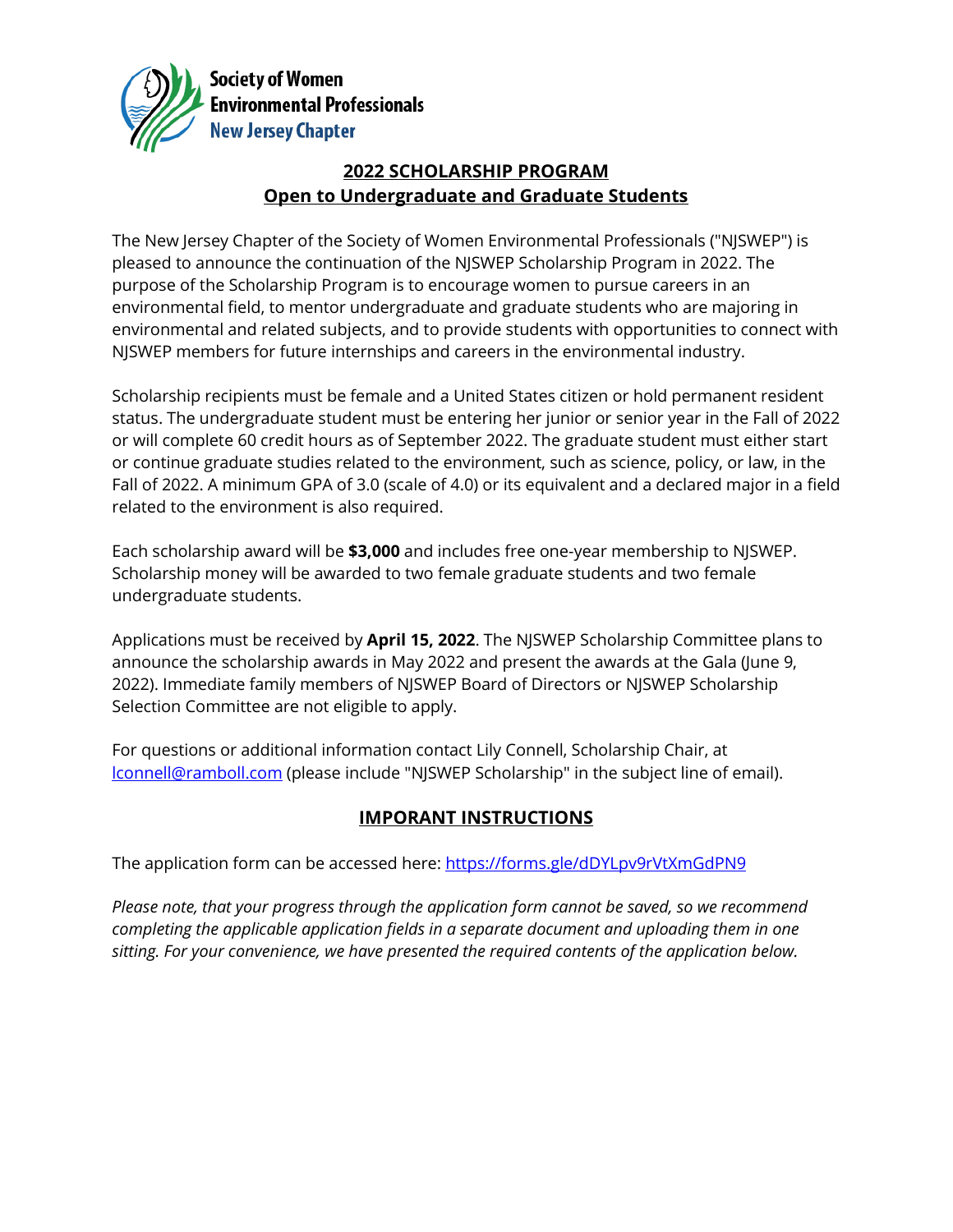

### *Personal Information*

- Full Name
- Date of Birth
- Email
- Mobile Phone Number
- Permanent Address
- Current Occupation or Occupational Objective after Graduation

#### *University/College Information*

- Name of University/College
- Are you applying for the undergraduate or graduate scholarship? (select one)
- Date of Entry
- Present Status (e.g. sophomore)
- Expected Date of Graduation
- Degree
- Major(s)
- Minor(s)
- Current Cumulative GPA (out of 4.0)

#### *Academic/Research Advisor Information*

- Academic/Research Advisor
- School/Organization Name
- Department
- Email

#### *Resume/Curriculum Vitae*

- Upload Resume or Curriculum Vitae

#### *Official Transcript*

Please provide an official copy of your transcript directly to Lily Connell [\(lconnell@ramboll.com\)](mailto:lconnell@ramboll.com)

#### *Personal Essay*

Please provide a 250-word typed essay that expresses why you are interested in pursuing a career in an environmental field. It should be a statement of your educational plans and career objectives, demonstrating interest in an appropriate field of endeavor.

#### *Project Summary*

Please provide a summary (300 word maximum) of either an environmental project that you have completed (or is in progress); or a description of your vacation/out of school work experience that is related to the environment and natural resources.